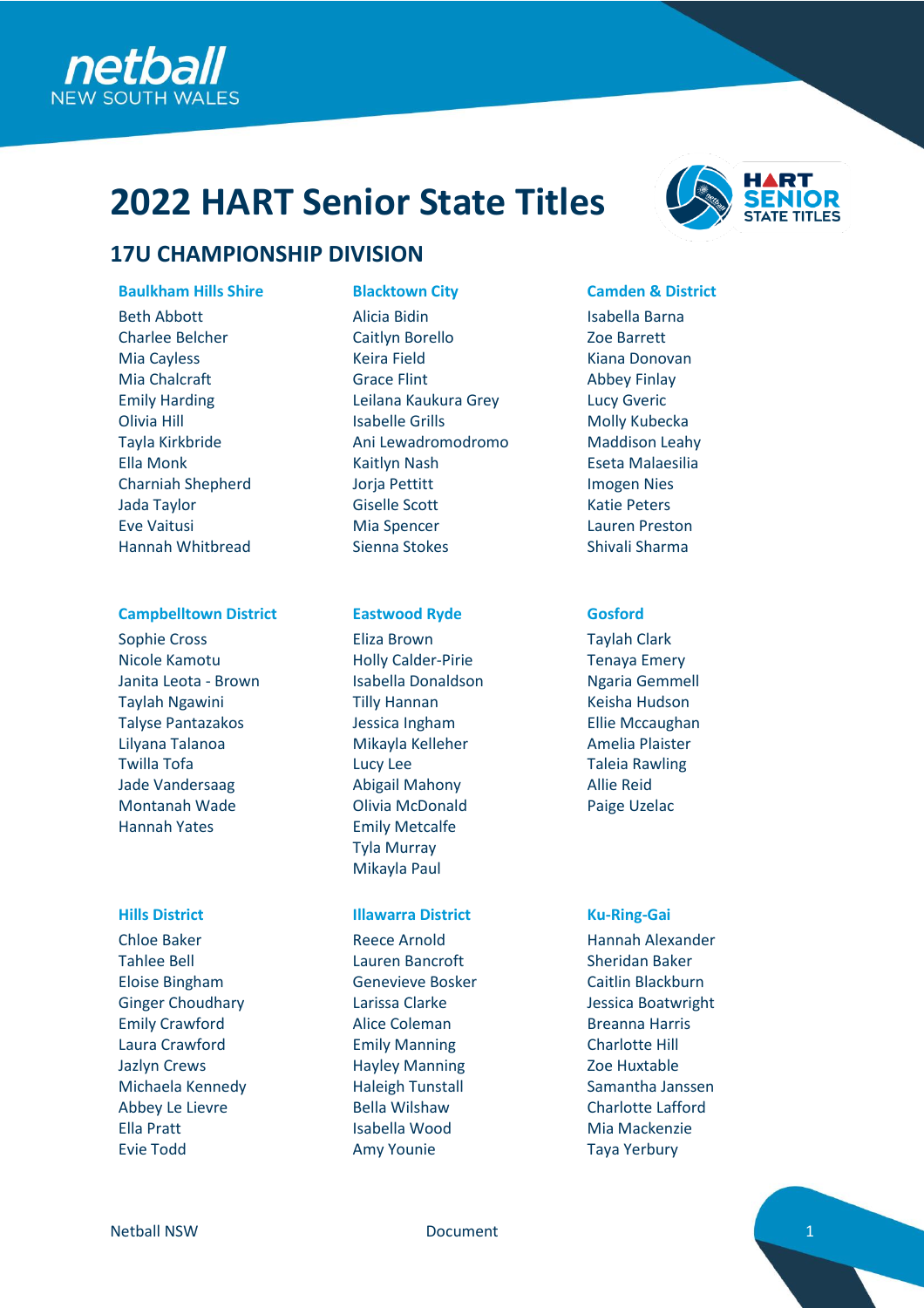

Tahliya Adler Monika Amone Ailaoa Felicia Aoina Karoline Fasavalu Kira-May Filemu Lexis Kaleti Manaia Mafi Nevaeh Matenga Unique Pritchard Rheagan Sialeipata Akaysha Waihi

Jaylah Boney Jorja Brown Zahlee connolly Holly Cooper Tynisha Faasisila Madeline Ferry Ruby Gardner Maggie Greentree Xanthe Rheinberger Ella Smith Tamika Williams

Hannah Diffin Kiani Duckett Charlie Hawkins Lucy Hill Grace Hyder Isabella Matis Hana McCarthy Allegra McDonald Mataiya Rossiter Charlotte Ryan Isabella Sheffield

Taleah Dodd Erin Hollier Sharlotte Mate Shae Mcbeath Imogen Meissner Ava Murdoch Faith Percival Charlotte Rienecker Tahni Sunerton Bella Tanzer Abbie Turner

### **Newcastle Northern Suburbs Penrith District**

Camilla Brookes Charlotte Cameron Zoe Catzel Matilda Damian Ally Etherington Mia Ford Sophia Lupton Lauren Moran Charlotte Morris Lara Paterson Kate Smith Victoria Vencel

### **Randwick St George District Sutherland Shire**

Sienna Ajjaka Emma Davidson Sarah Etheridge Zoe Evans Sara Kent Jane Lanham Gemma Lankshear Aaliyah Marsh Maraea Moeke Hayley Sweetland Liahona White Khiana Withers

### **Liverpool City Maitland Manly Warringah**

Lola Ankcorn Lucinda Bradley Brooke Bosland Madelynn Butt Tess Elmslie Penelope Martin Alyssa Medved Sofia Ratcliff Skye Roberts Gabrielle Wheeler Ashleigh Windsham

Emma Crowther Judith Gould Olivia Harris Charlee Manning Sophia Meehan Hayley price Summer Robins Makayla Saia Emma Stanley Olivia Steele Jessica Stevens Chelsea Sutton

Savannah Archer Chelsea Blanch Brylie Caldwell Olivia Colubriale Delaney Gwynn Sarah-Angelina Kami Sienna Kell Lilly Merrick Ally Novotny Shenaya Pahina Mia Roan Tahlia Robertson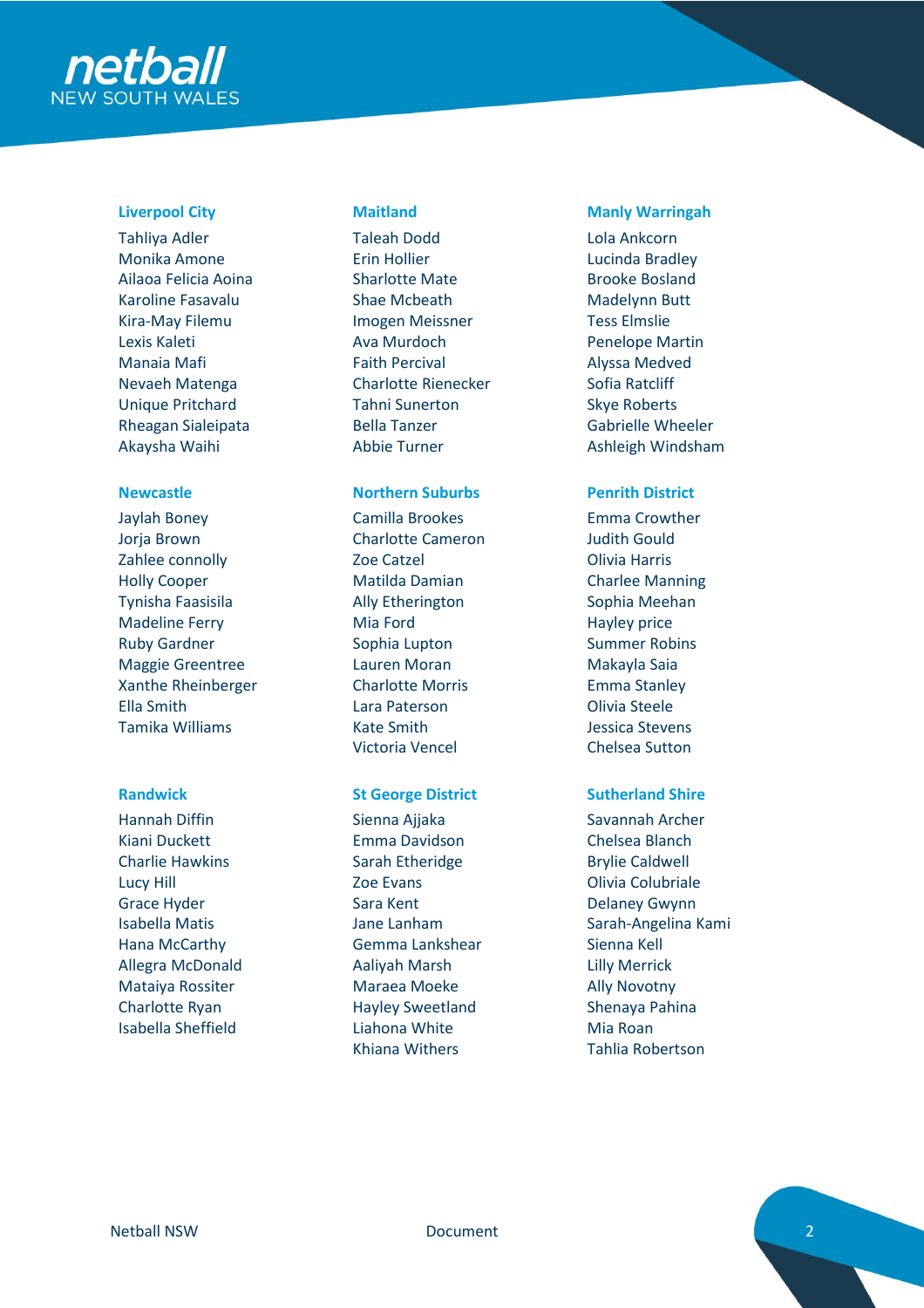

Leila Campbell Elisa Cook Alexa Fellows Tamsyn Goolagong Isabel Hogg Tess Irvine Ava Moller Elysia Smith Kaylah Upfield Kate Wallace Claudia Wheatley

### **Wagga Wagga Wyong District**

Kandi Cousins Tyra Ekepati Ella Flaus Eden Mungovan Maraea Paea Anabelle Ross Makenzee Ryan Emily Sanders Charlie Townsend Shayla Walker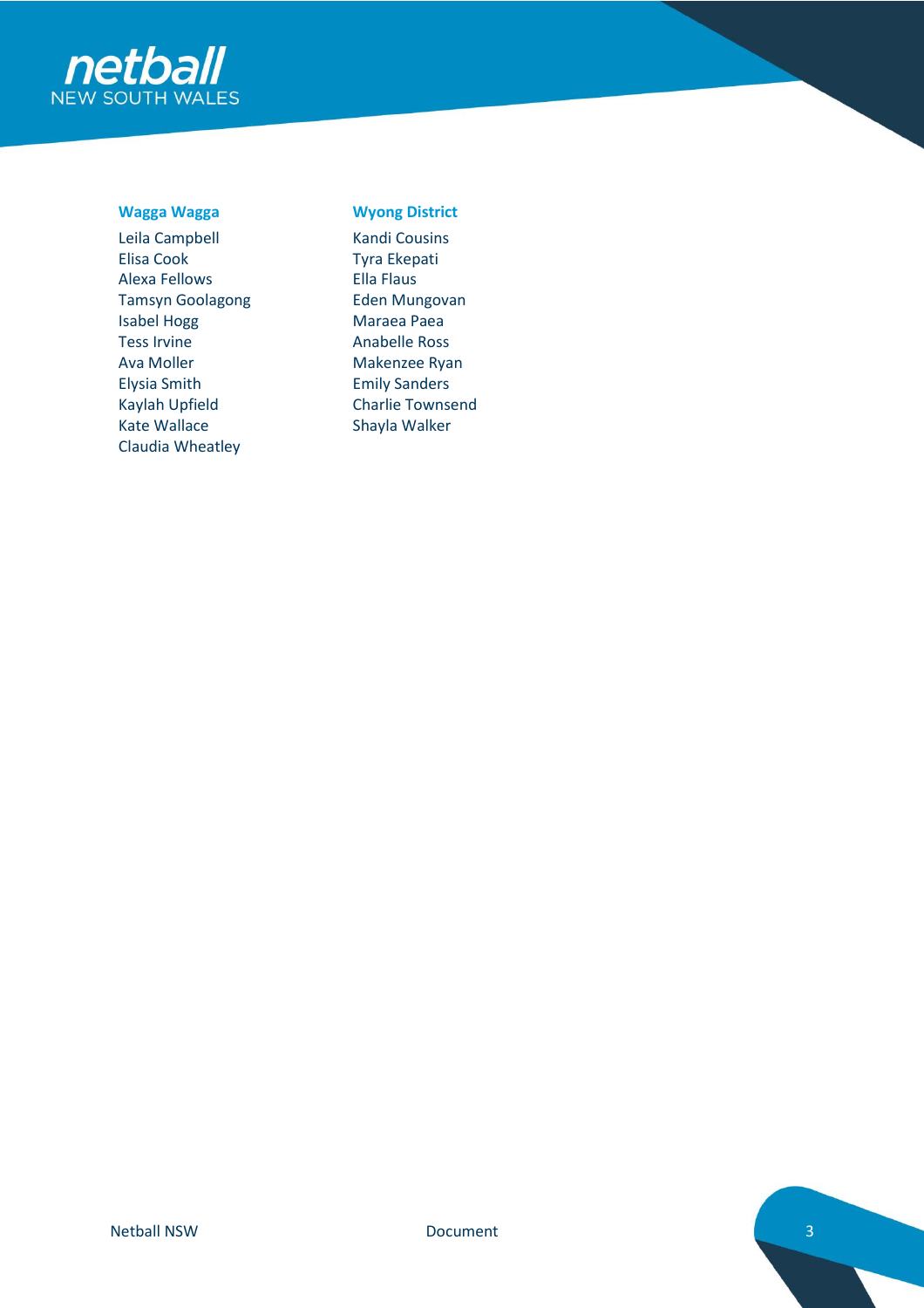

## **17U DIVISION 2**

### **Barellan & District Bathurst Bellingen**

Abbey Fedrigo Grace Gillespie Jasmin Gilmour Marnie Grintell Tess Henley Zoe Hutchison Ava Pritchett Lillian Rainbird rio weidemann

Mia Burns Georgia Campbell Ruby Clark Zoe Clarke Claire Debien Alix Ford Annkia McLeod Keira Miles Erin O'Shannessy Eloise Sargent Emily Snelling

Nina Cassin Kienna Clegg Lilian Howe Ella McCluskey Dakota McRae Alicia Pearce Kirra Priestley Ella Sames Lexi Wade

Hope Coombes Bronte Cullen-Ward Isabel King Charli Lynch Sophie McLennan Taya Oneil Thalia Ruming Mimi Taylor Abigail Williams Hannah-Lee Williams Hallie Wolfenden

### **Blue Mountains Callaghan District Cessnock District**

Hunta Aoake Shakira Collits Alivia Cullen Alexis Green Rebecca Hart Ellie Mackey Kiannah Mansfield Jasmine Puslednik Alexandra Reilly Mia Stamatelatos Makayla Swan

### **Charlestown Coffs Harbour Dubbo**

Mia Blackett Cally Dawson Amy Devitt Charlotte Gray Yasmine Hains Ausrae Harrison Maya Loader Madison Parkes Sahara Powell Diaz Voglsinger



Mala Brooks-Andren Willow Cronin Charlotte Facer Madeleine Hatfield Caitlin Kerr Keira Loy Tayla Morgan Abby Sams Aliesha Slaviero Jesseka Skinner Shae Walsh

Tahni Beckett Charlotte Connolly Grace Fairlie Jorja Fairlie Ayva Harrison Madison Jurd Jasmine Kerr Lara Perkins Lilly Vasilis

Koada Giblin Retori Lane Emmie McCullough Maddison Morgan Evony O'Sullivan Alex Sinclair Edwina Tink Alirah Watton Charli White Tanisha Eisel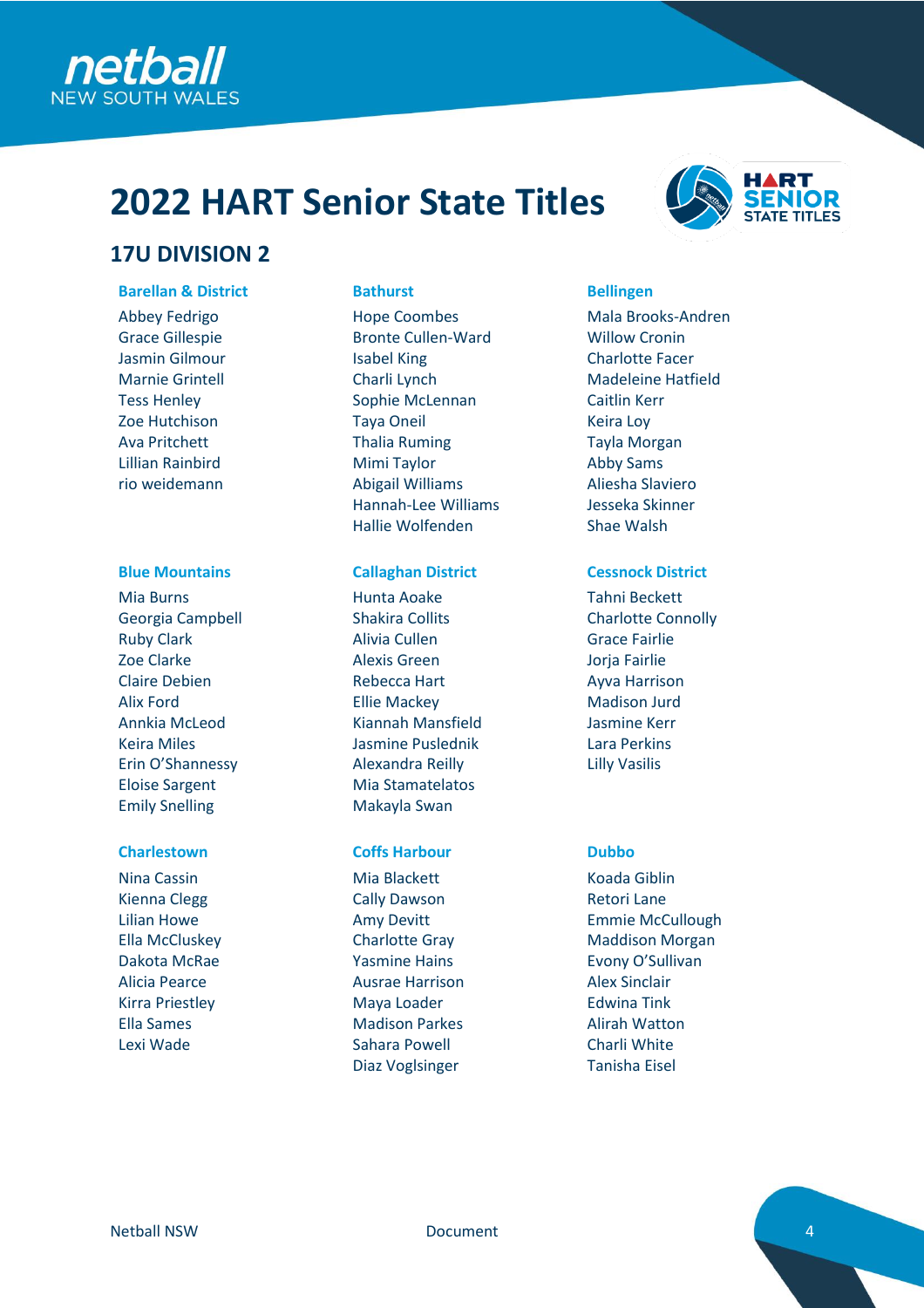

Jordan Bartholomew Molly Gilmour Abby Horton Charlee King Megan Lonsdale Adelaide Meline Chloe Miles Clancy Ryan Sophie Scalora

Claudia Bates Mackenzie Bullen Emelia Clouten Jordan Kearney Kiana Kronholm Emily Latter Hayley Mossman Josie Tranter Hayley Wallace

Miia Angel Aaliyah Hodnett-Daly Lilly Noonan Pippa Nugent Ciara Payne Izabelle Salway Jade Summerville India Walker Jalaara Walker Josie Welsh Jemma Wilson

### **Griffith Hawkesbury City Kiama**

Chloe Abell Jade Adam Montana Ashley Georgia Bliss Ella Buhagiar Penny Graham Charlotte Hayward Hayley Laycock Olivia Myers Jacinta Packer

Seon Burke Kate Harris Brydie Hoad Bridget Hobden Emily Milton Emma Murphy Dakota Neaves Annabel Ogilvie Holly Ogilvie Sarita Sok Tilly Stubbs

Hayley Baird Ellen Dolbel Abigail Francis Arabella Gibson Charli Greatbatch Annabel Harrison Millie Hogben Jazzael Kind Millicen Klaare-Smith Asha Nicol Mackenzie Wright

Ada Burgess Gabrielle Deen Zali Guy Emilia Krstevski Jordyn Martin Kate McLaughlin Leah Quigley Mia Ryan Madeleine Simpson Claire Wilson

### **Kurri Kurri Lakeside Lismore & District**

Ruby Barnes Teagan Cohen MacKinnon Connolly Eloise Davis Ella Keep Ruby Malthouse Nikki McKinlay

### **Nambucca Valley <b>Southern Highlands Orange Southern Highlands**

Annabel Brennan kelsie carruthers Mia Edgerley Yolande Gair Laura Holt Olivia Hovey Logan Lewis Tien Loiterton Anessa Rice Annie White

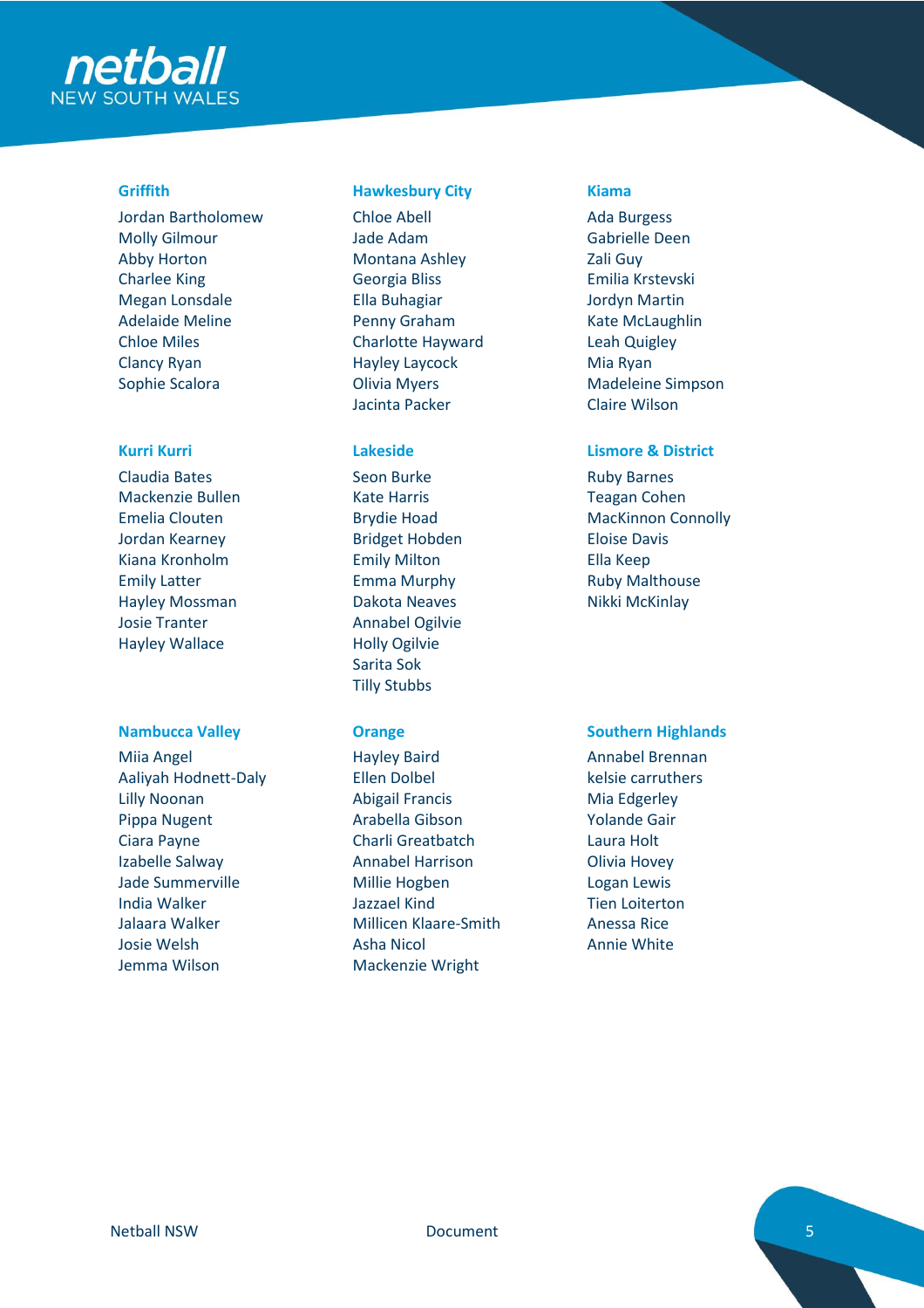

Hannah Bower Elinor Brooks Brenna Crompton Grace Edgecock Gabrielle Higgins Makayla Hoffman Tarnee Ingram Isabel Kerr Keira Kerr Charlotte Leonard

### **Tamworth Woy Woy Peninsula**

Bronte Fardell Alicia Harle Milly Liley hannah o'neill Sofia Perl Laura Reeves Alexa Sounness Lenkhia Szostak Lily Westerman Ruby Wright

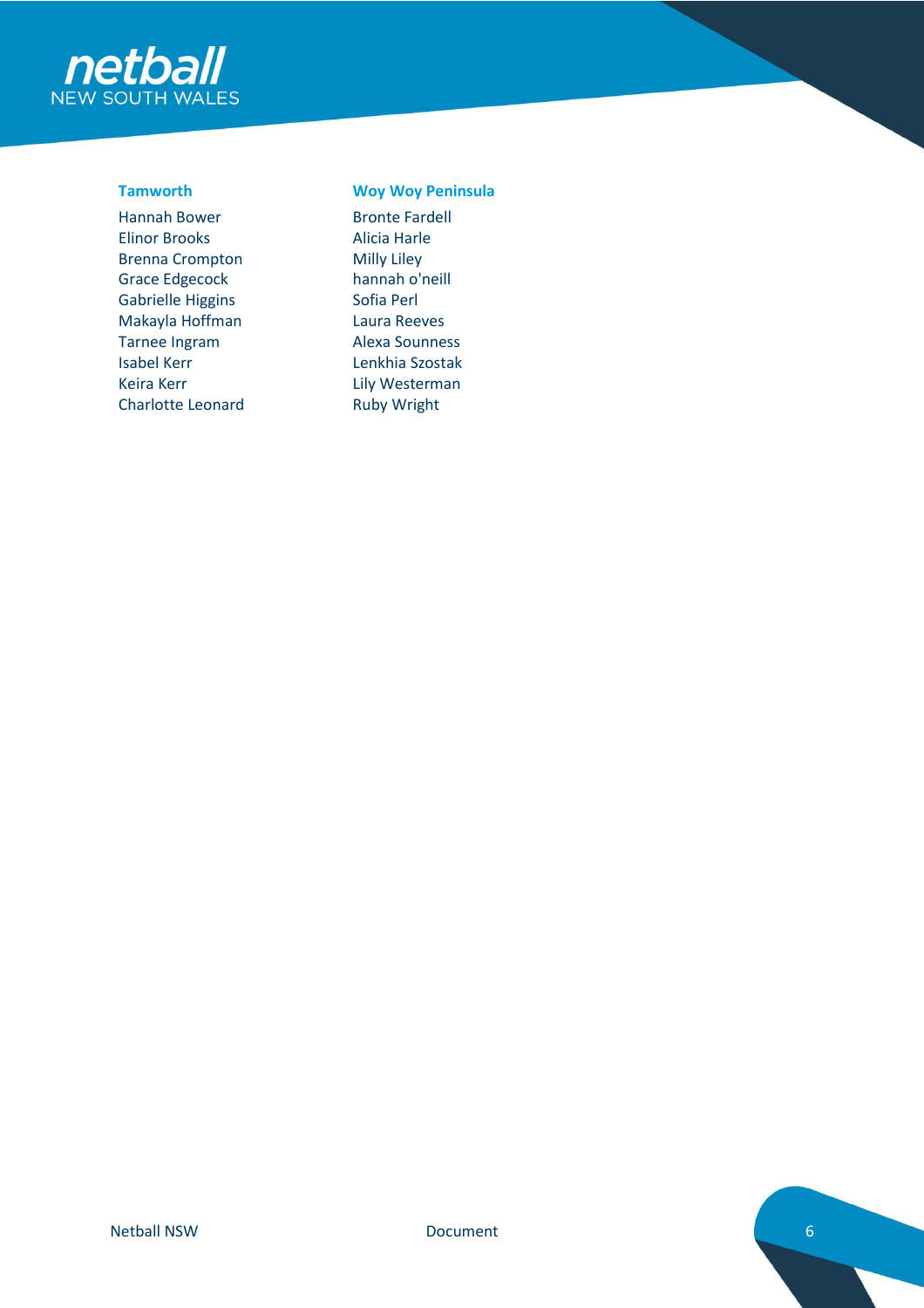

## **17U DIVISION 3**

Charlotte Baker Indira Barratt Sophie Carson Jorja Curry Bessie Dunbar Lilly Higgins Ella Munday Amelia Roberts Camilla Teague Lucy Young

### **Brunswick Byron Casino Casino Forbes**

Monica Bennie Eva Brooke Lucy Colli Ivy Glynn Bella Griffiths Ava Jones Olivia Langtry Zara Morris Eve Porter

Lilli Bultitude Ashleigh Burkill Charli Cain-Ashford Andrea Flores Meisha Green Olivia Keen Isabelle Martin Rhyana McSweeny Savannah Murray Olivia Van Haren

Lara Atkinson Harriet Crilley Charlotte Gilliland Natarlia James Charlotte Kennedy Tahlia Kent Claira Parsons Jessie Radford Makenzie Raudonikis Holly Williamson

Kalani Ellis Olivia Graham Chloe Gray Katie Lee Layla Pound Amaria Royal Kailei Royal Ellie-May Thomas Libby Walker

### **Great Lakes Hastings Valley Inverell**

Laicy Costigan Millie Davies Tallara Duck Lily Dunshea Piper Facer Amahli Kennedy Molly Kirk Gemma Lawrence Jacinta Mooney Emiah Stokes



### **Armidale District Ballina Blayney & District**

Evvie Buesnel Amy Corbett Ruby Hewitt Imogen Lowe Lily McDonell Ashlee Pepper Nataylah Roberts Amelia Turnbull Lily-Anne Vaughan

Lily Boyd Ebonnie Colvin Jane Davis Kaylar Emery Piper Hanrahan Sienna Marchant Kiesha Rusten Laura Scott Hannah Stanmore Hannah Williams

Victoria Alliston Ella Beveridge Tori Gentz Sophie Hall Neve Harris Tara Lavender Michala Moylan Alexia Wineti Bria Wineti Ella Wyndham

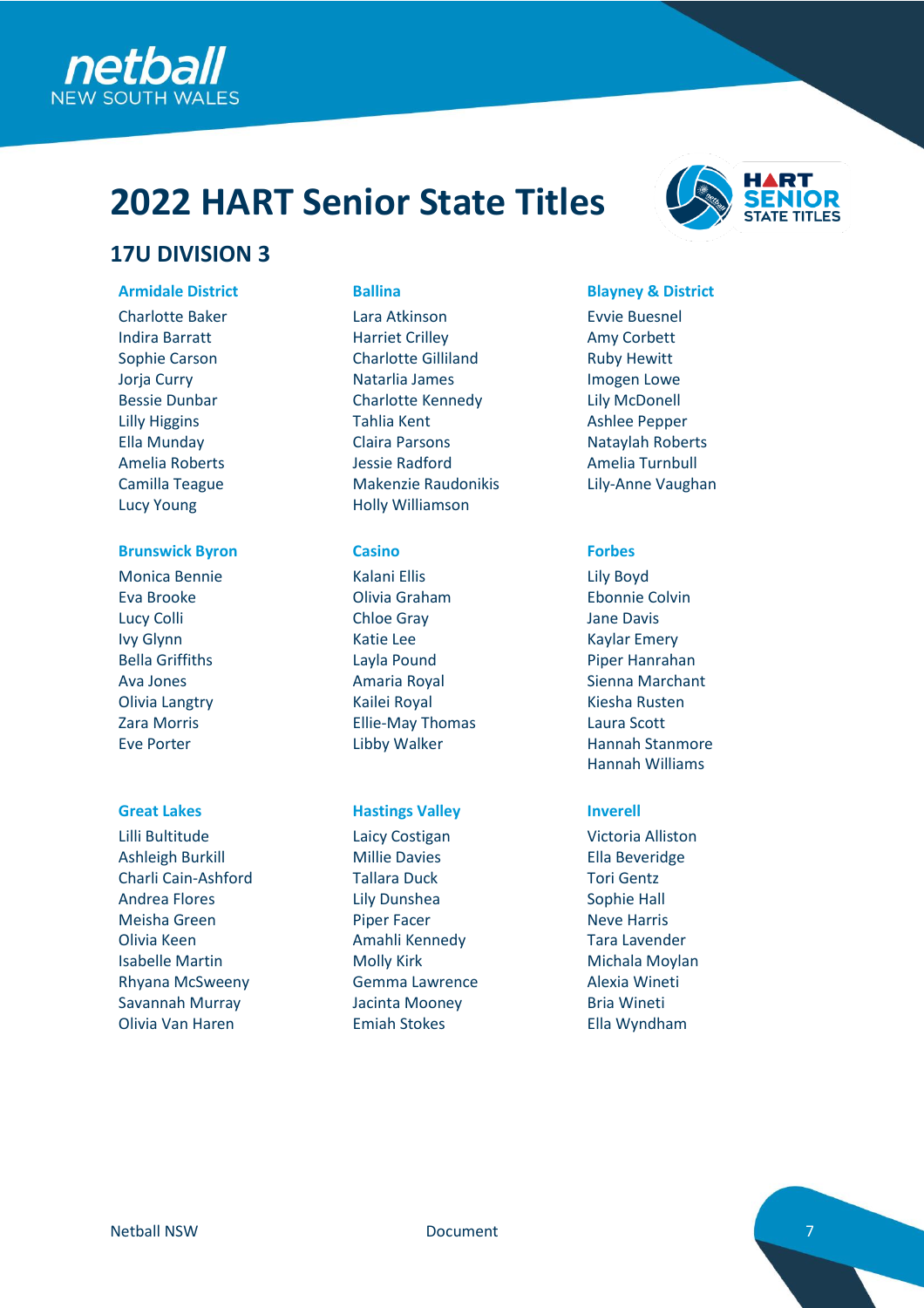

Tayla Alexander Paris Banicevic Taylor Bennett Sophie Chatham Tayah Crook Kara Handley Ella Houlison Charlotte Jackson Shelby Mcmanus Ella Mickklesson

Sienna Burrows Emma Dawson Katie Foster Lily Foster Nyalla Gordon Ella jones Leila Jones Scarlett Lack Lucy Levido Alice Mitchell

### **Scone & District Singleton Tumut**

Alexandra Brooks Abbey Cheshire Caitlin Coady Jade Constable Gabrielle Fuller Legacy Lewis Claudia Murray Jasmyn Stewart Elizabeth Young

### **Lithgow Manning Valley Mount Druitt**

Sienna Agnew Georgia Bosher Makaia Bungie Hannah Dignam Sophie Drury Ruby Dunn Amber Northam Molly Sinclair Lilia Taylor

### **Nelson Bay Parramatta Auburn Quirindi**

Isabelle Baker Hana barahmeh Ayah Chaker Madison Cosgrove Rachelle Elbazi Hannah Mangerah Isabella Nassour Amelia Roufas Charlotte Scott Mya Silva Rianna Tiwari

Lily Arnold Amelia Davy Bethany Knight Ella Land Ella McElhinney Lili Munro Faith Radmacher Lindsay Rowcliff Isabella Tattis

Maharni Anderson-Asafo Kairaen Atera-Chapman Shay Bolt Aleasha George Veisinia Gutabua Phoebe Hickson Madison Puckeridge Azalia Samasoni Malia Vatikani Charisma Vito

Rhiannan Adamson Klansi Boyraz Jayda Constable Olivia Cowan Kiani Haines Katie Martin Bronte Matthews Emily Ryan Grace Shanley Imogen Smith Laura Ware

Clare Bottero Olivia Dean Ava Doughty Taylah Graham Isobella Makeham Dana Parry Chloe Turnbull Lily Webb Molly Webb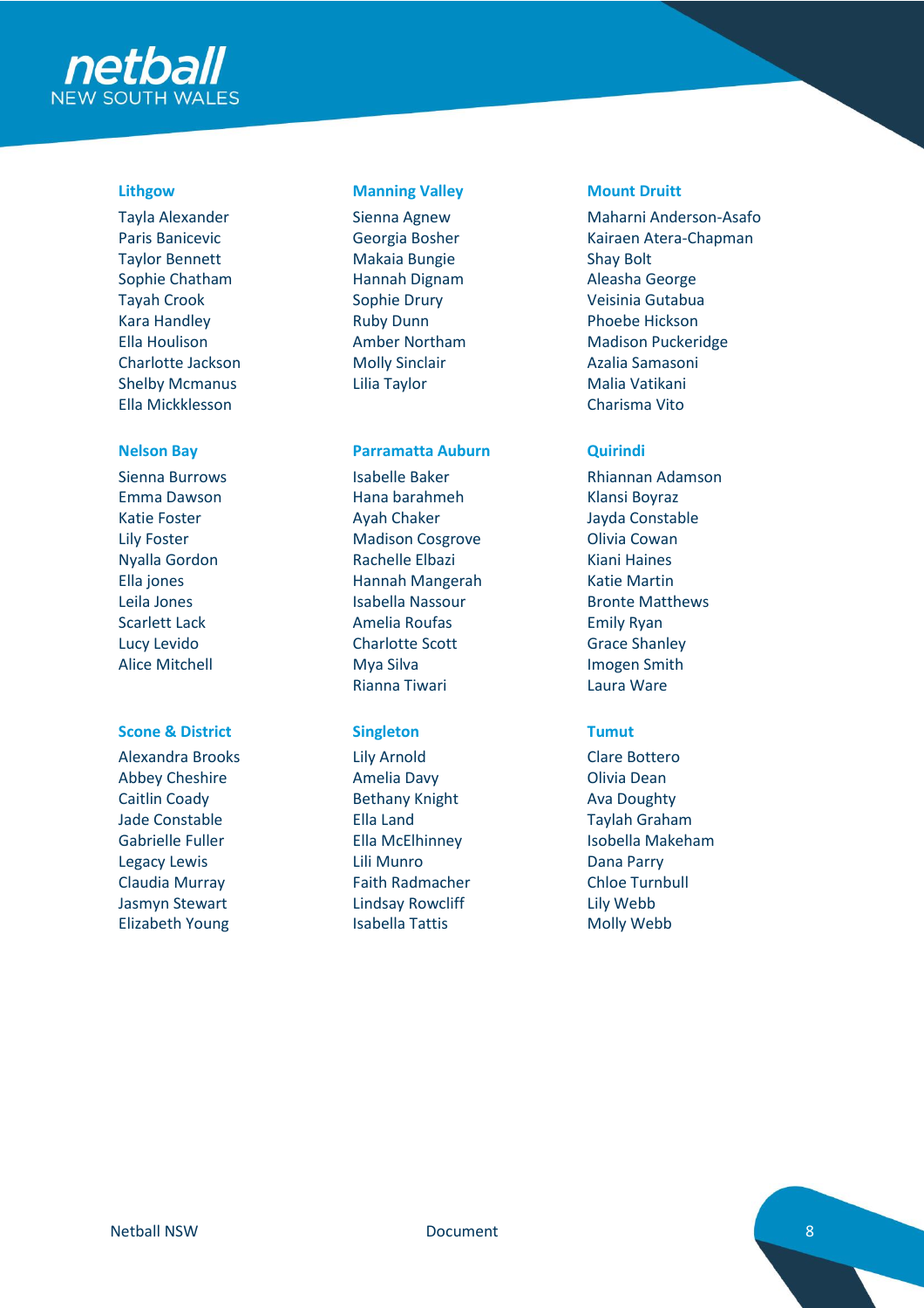

### **West Wyalong Wollondilly**

Rory Burge Jessica Glasgow Brianne Hanarahn Elly Ireland Emma Miller Azaya Norris Zarlia Norris Hayley Wallace Holly Whiley Abbey Whyte

Claire Allen Amber Banks Sally Cox Charli Day Olivia Gray Madyson Keaney Jayda Keshan Taylor Rice

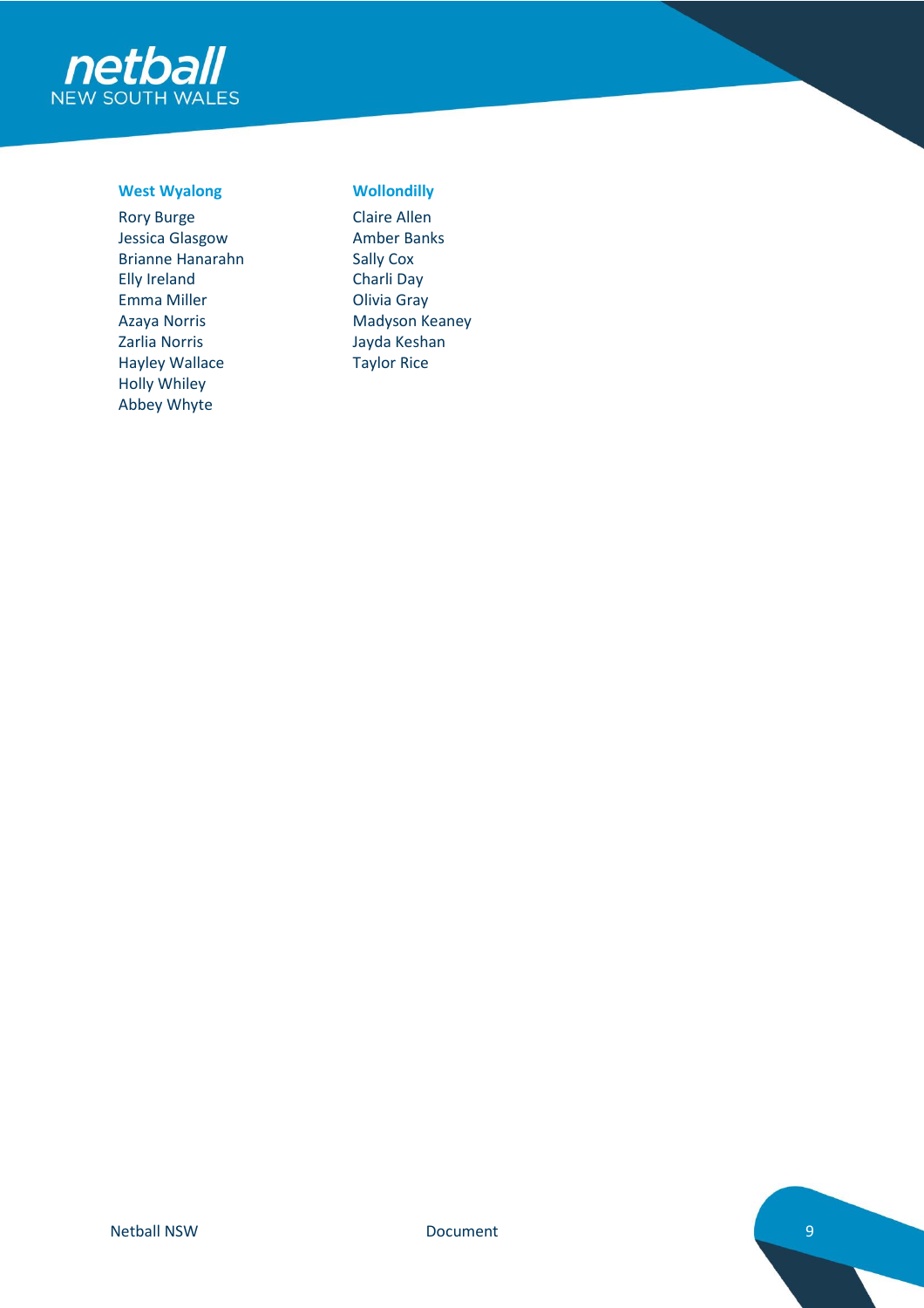



## **17U DIVISION 4**

Maddison Corcoran Caitlin Drum Nicola Gale Victoria Grantham Georgia Harris Maggie Hawke Ariella Northe Hannah O'Loughlin Caidence Reberger Abbey Stanton Shyanne Stanton Erica Wooden

Claire Barnes Annie Elphick Rachel Fairfull Ava Hannaford Amelia Lush Sienna Miller Chelsie Smith Mesaydes Sullivan Ellie Thomas

Lucy Crutcher Emily Hartnett Mackenzie Knox Lily Maxwell Claudia Penberthy Angelina Perry Lara Sunderland Ella Tomlinson Olivia Turner Brianna Weatherburn

Chloe deWinter Josephine Eberle Naomi Ellis Georgia Keough Holly Kinnane Phoebe Kinnane Elise Lochrin Claire Mass Tara Morris Claire Ridley

### **Gunnedah Lower Clarence Macleay**

Sienna Clifton Cindi Coram Taylah Develder Chloe Hannah Samantha Hayman Charlie Imeson Madison Newman Kali Swift Jorja White

Charlie Absolom Olivia Absolom Imogen Bloomfield Mikayla Bloomfield Mackenzie Brooker Chloe Clark Claire Colvin Senna Ladule Lily Sergeant

### **Cootamundra Eurobodalla Goulburn District**

Estelle Brown Olivia Davis Taryn Drewe Grace Firth Ava Handley Laura Keith Rhianna King Skye Muller Jasmine Quattromani Jessica Webb

Samantha Brenton Laura Buls Madison Dimmock Claire Haywood Taylah Iverach Isabelle Koivu Georgia McAlister Elle Myler Mia Reilly Estella Rosten

### **Narrabri Narrandera Parkes & District**

Zoe Anderson Sophie Dunstan Maely MacGregor Bella Neville Amity Payne Kate Statham Leah Troy Gabrielle White Halle Woolnough